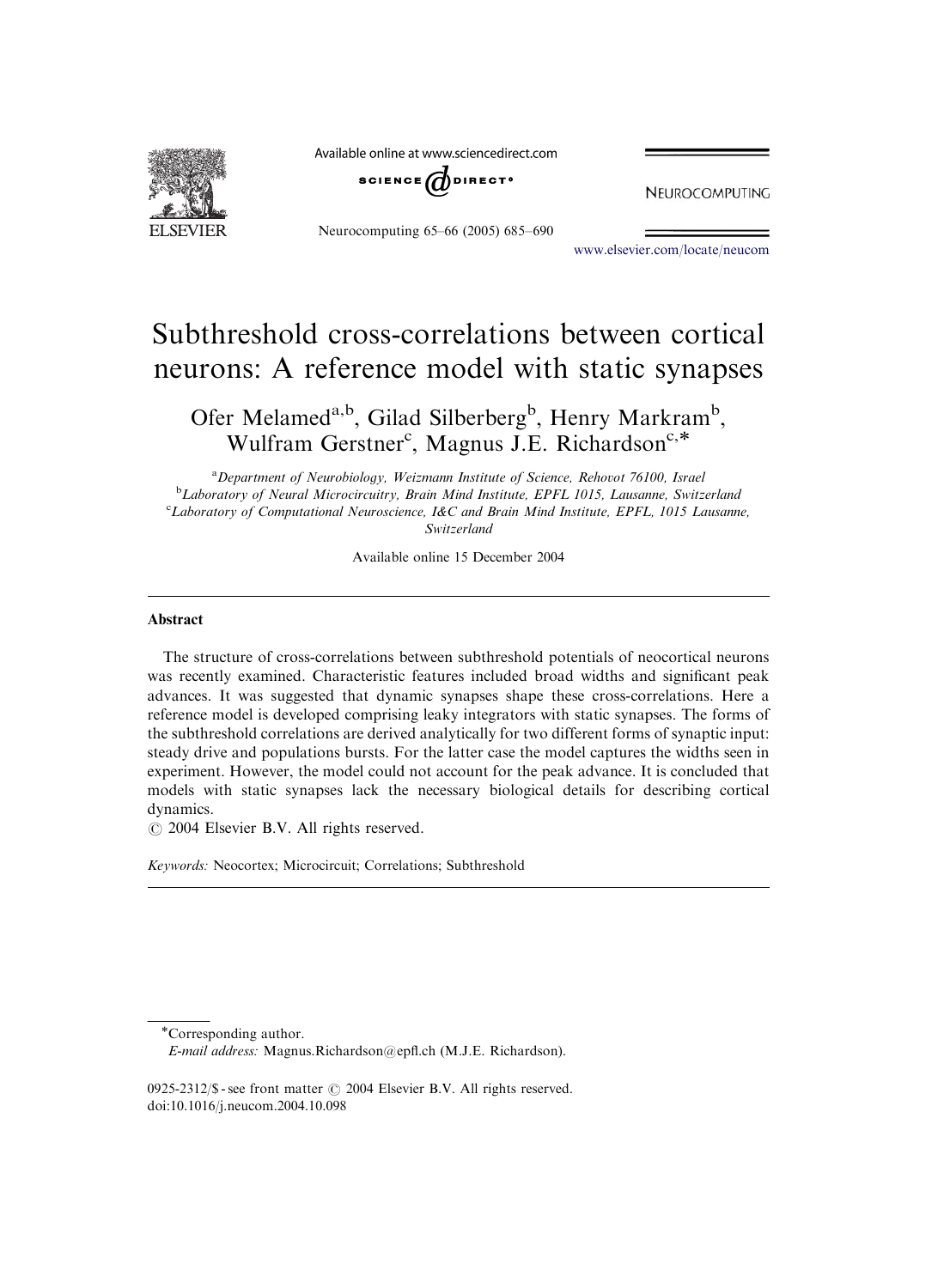## 1. Introduction

Exploring correlated activity between neurons is essential for the understanding of how information is processed in cortex. A recent experimental study examined correlations of subthreshold voltage due to the network activity in an active cortical slice [\[5\]](#page-5-0). The subthreshold voltage responds to the activity of many thousands of presynaptic cells and contains more information than the spike trains [\[3,6,7\],](#page-5-0) which have been the subject of previous correlation studies (see [\[8\]](#page-5-0) for an informationtheoretic approach). In the slice experiment [\[5\]](#page-5-0) the cortical network was in one of two states, either a steady-firing state or a state in which the network had intermittent bursts of activity. In each experiment subthreshold activity was measured from two neurons. The experimental paradigm involved the injection of a hyperpolarizing current bringing the neurons near to the reversal potential for inhibition, thereby keeping the neurons in the subthreshold regime and isolating the excitatory input. For the case where the network was in the steady firing state the cross-correlation was sharply peaked and centered near zero. However, for the case of population bursts the characteristic features of the cross-correlation were broad widths (100  $\rightarrow$  500 ms for the case of population bursts) and a significant advance to the peak (50–100 ms between pyramidal and certain interneuron types).

Here, it is examined whether a simple model comprising a pair of leaky integrators with static synapses is sufficient to capture these basic experimental features. The paper closes with an examination of the descriptive scope of models with static synapses and of possible extensions that might allow for a better agreement with experimental observations.

### 2. The model

Two leaky integrator neurons (having no spike mechanism) with membrane potentials  $V_1(t)$  and  $V_2(t)$ , receive input from a common and separate pool of presynaptic neurons. Only excitatory post-synaptic potentials (EPSPs) are considered, consistent with the experimental procedure described above. (Synaptic conductance changes will be ignored. However, it will be shown later that our conclusions are not affected by this approximation.) The dynamics of the subthreshold potential, subject to a synaptic input  $I_{syn}$ , obey

$$
\tau_{\rm m}\dot{V} = -V + RI_{\rm syn}(t) \quad \text{where } I_{\rm syn}(t) = \frac{q}{\tau_{\rm f}} \sum_{\{t_k\}} \Theta(t - t_k) \exp\left(-\frac{t - t_k}{\tau_{\rm f}}\right).
$$

The quantities introduced are:  $\tau_m$  the membrane time constant, R the neuronal input resistance,  $\tau_f$  the falling time constant, q is the total amount of charge in a synaptic current pulse and  $\{t_k\}$  the set of arrival times for all synaptic inputs. These parameters will be later subscripted by the labels 1,2 for each of the neurons. The subthreshold potential above is measured from the reversal potential of the inhibitory drive (near  $-70 \text{ mV}$ ) and can be written as a summation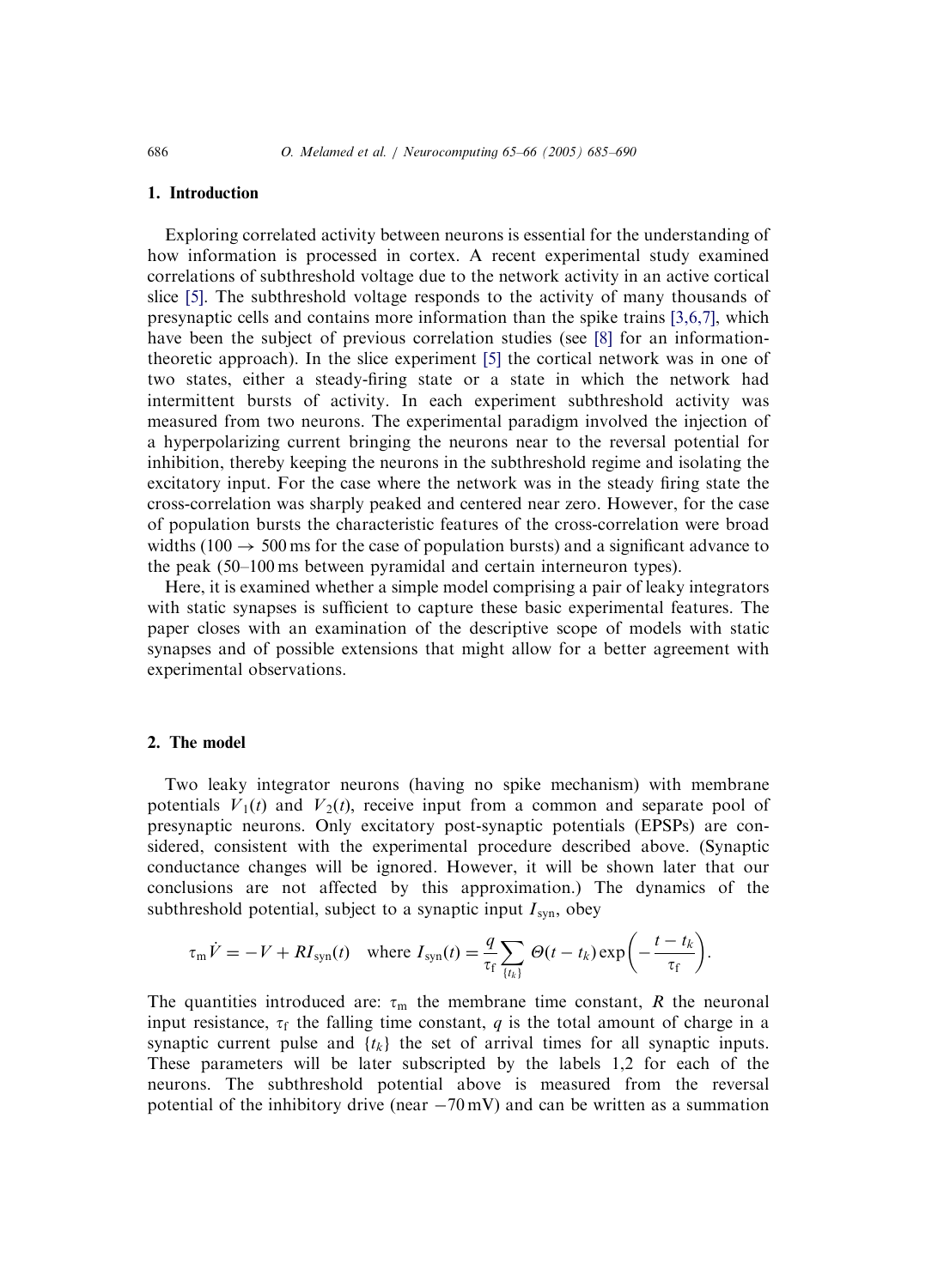of EPSPs  $\mathscr{E}(t)$ 

$$
V(t) = \int_0^\infty ds \,\mathcal{E}(s) \sum_{\{t_k\}} \delta(s - (t - t_k)) \quad \text{with } \mathcal{E}(t) = qR \frac{(e^{-t/\tau_m} - e^{-t/\tau_f})}{(\tau_m - \tau_f)} \,\Theta(t). \tag{1}
$$

### 3. The cross-correlation function

Throughout this paper, the cross-correlation function is defined as follows

$$
\mathscr{C}(\Delta) = \langle V_1(t)V_2(t+\Delta) \rangle - \langle V_1 \rangle \langle V_2 \rangle, \tag{2}
$$

where it is stressed that the amplitude of  $\mathcal{C}(\Lambda)$  is not normalized. Inserting the form of the voltage given in Eq. (1) yields

$$
\mathscr{C}(\varDelta) = \int_0^\infty \int_0^\infty ds_1 ds_2 \mathscr{E}_1(s_1) \mathscr{E}_2(s_2) [r_c \delta(s_1 - s_2 + \varDelta) + r_0 \rho(s_1 - s_2 + \varDelta) - r_0^2],\tag{3}
$$

where  $r_c$  is the average common rate and  $r_0$  is the average total rate. The quantity  $\rho(t)$  is the cross-conditional probability of finding a pulse at a time t in the input of one neuron given a pulse at  $t = 0$  in the input of the other.

## 3.1. Steady synaptic drive

For Poissonian input the cross-conditional density is constant  $\rho_s(t) = r_0$  giving the cross-correlation function for  $\Delta > 0$  as

$$
\mathscr{C}_{S}(A) = r_{c} \int_{0}^{\infty} ds \,\mathscr{E}_{1}(s)\mathscr{E}_{2}(s+A)
$$
  
\n
$$
= r_{c}q_{1}q_{2}R_{1}R_{2}(M_{12}e^{-A/m_{2}} - F_{12}e^{-A/f_{2}}),
$$
  
\n
$$
M_{12} = \frac{1}{(m_{2} - f_{2})} \frac{m_{2}^{2}}{(m_{1} + m_{2})(m_{2} + f_{1})},
$$
  
\n
$$
F_{12} = \frac{1}{(m_{2} - f_{2})} \frac{f_{2}^{2}}{(f_{1} + f_{2})(m_{1} + f_{2})}.
$$
  
\n(4)

The notation has been lightened by writing  $m_1$  for  $\tau_{m_1}$  etc. The cross-correlation function for  $\Delta < 0$  takes a similar form, but with the indices and sign of  $\Delta$  reversed, i.e.  $X_{12}(\Delta)$  is replaced by  $X_{21}(-\Delta)$ .

The peak and mean advance: The time difference  $\Lambda_S^*$  at which the cross-correlation function peaks has the same sign as  $m_2 f_2 - m_1 f_1$ . When  $\Delta_S^* > 0$ 

$$
\Delta_{\rm S}^* = -\frac{m_2 f_2}{(m_2 - f_2)} \log \left( \frac{m_2}{f_2} \frac{(f_1 + f_2)(m_1 + f_2)}{(m_1 + m_2)(m_2 + f_1)} \right) \quad V_1 \text{ leads } V_2. \tag{5}
$$

The advance can also be measured in terms of the moments of  $\mathcal{C}_S(\Lambda)$ . The mean advance is  $\overline{\Delta s} = (f_2 + m_2) - (f_1 + m_1)$  and of the order of the membrane and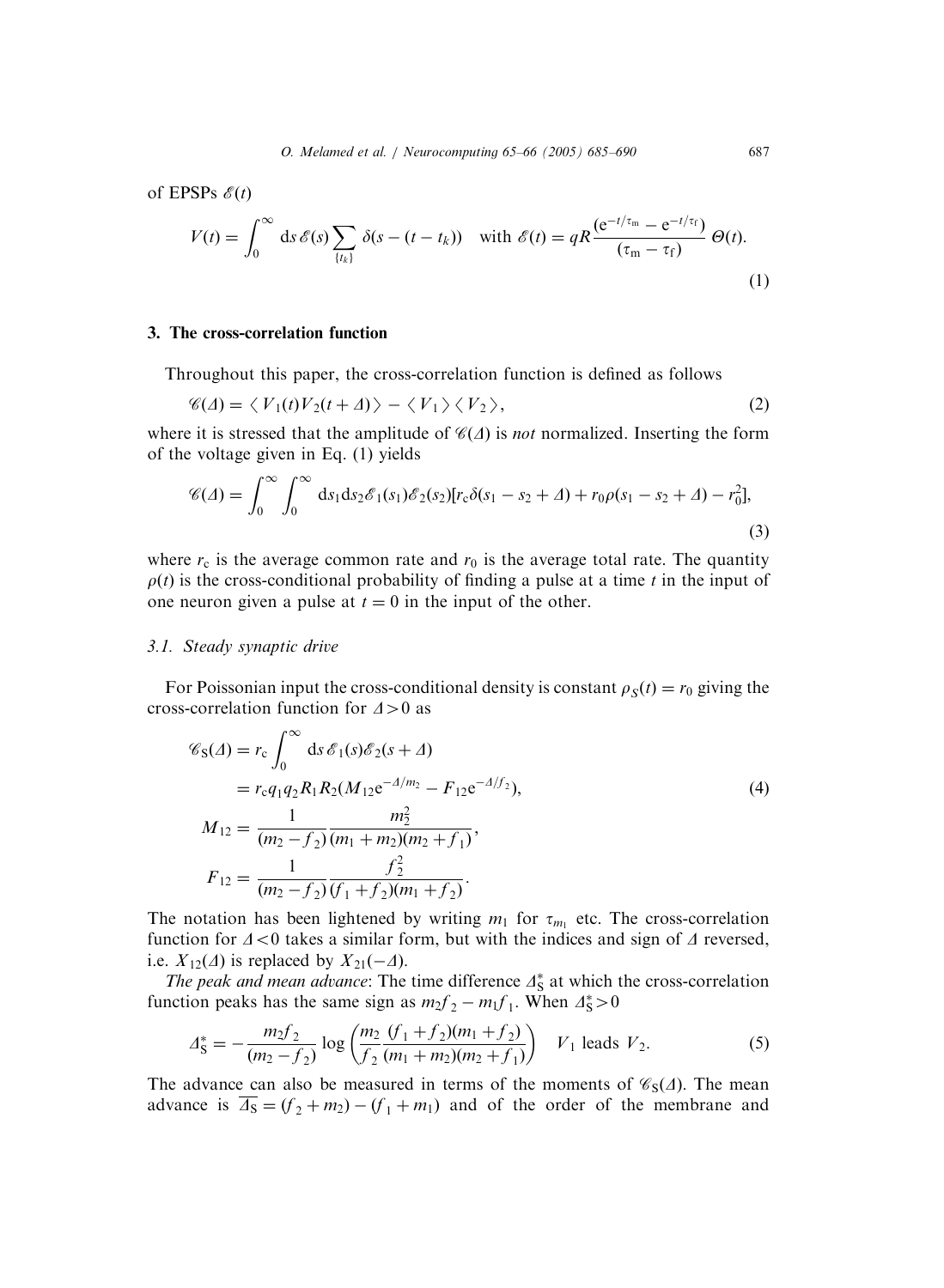<span id="page-3-0"></span>

Fig. 1. Results from numerical simulations. (LEFT) Voltage traces for the neuronal pair (neuron 1 is black and offset by 2 mV, neuron 2 is grey) for the cases of steady Poissonian (a) and burst (b) synaptic drive. (RIGHT) The corresponding cross-correlations. The parameters used are  $\{\tau_{m1} = 20, \tau_{f1} = 5, \tau_{m2} = 25, \tau_{f2} = 2\}$  ms and  $q_1R_1 = q_2R_2 = 3$ , for both cases. For the steady input the common and total rates were 50 and 200 Hz, respectively. For the population burst  $r_{\text{cB}} = 100 \text{ Hz}$ ,  $r_{SB} = 400$  Hz,  $T_B = 100$  ms and  $T_{IBI} = 500$  ms. The peak (Eq. 5) of the cross-correlation is  $-1.0$  ms (dashed line), and the mean is 2 ms (central dotted line). Neither of these are of the same magnitude as the experimentally observed peak shifts. Widths (defined as twice the standard deviation, shown by the flanking dotted lines) Poissonian drive (c) 64 ms, population bursts (d) 104 ms. The latter falls into the range seen in experiment.

synaptic time constants ( $\sim 10$  ms). This is an order of magnitude less than that seen in experiment: the model cannot reproduce the experimental results. An example is given in Fig. 1 (panel c) where the peak is negative and the mean positive, but both located close to zero.

The width: This is obtained from the moments of the cross-correlation:

$$
\overline{(A-\overline{A})_S^2} = m_1^2 + f_1^2 + m_2^2 + f_2^2.
$$
\n(6)

Hence the width, measured as the square root of this quantity, is less than twice the longest membrane or synaptic time-scale ( $\sim$  10 s of ms: see Fig. 1 panel c) and again this is less than that seen in experiment.

## 3.2. Population bursts

The population bursts are modeled here as a Poissonian distributed box-car function, with the burst frequency  $r_B = r_{Bc} + r_{Bs}$  where  $r_{Bc}$  and  $r_{Bs}$  are the common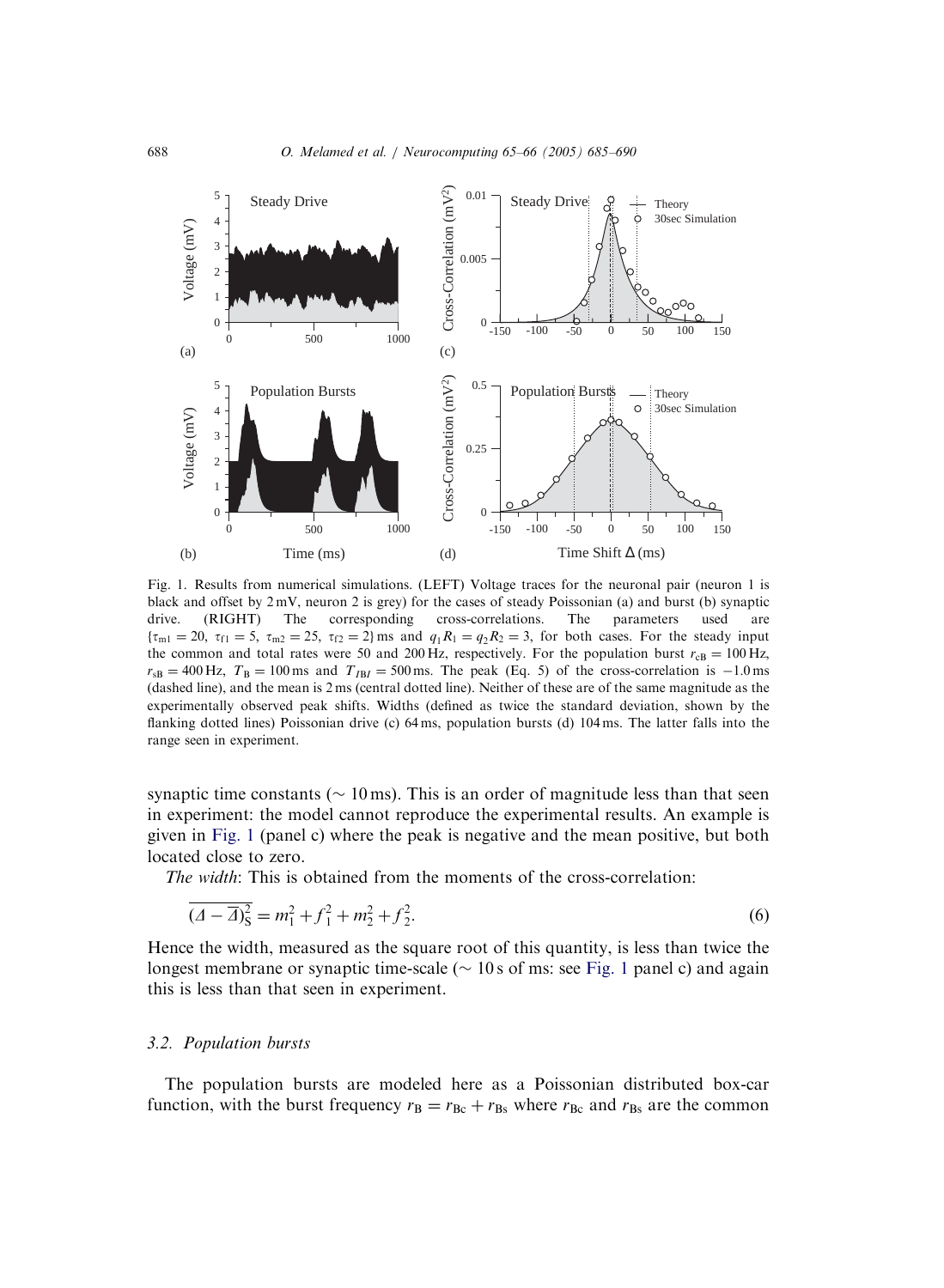and separate rates within the burst. The burst length is  $T<sub>B</sub>$  and the average interval between the centers of bursts is  $T_{IBI}$ . The low spike rate between bursts is approximated as being equal to zero. The required cross-conditional density  $\rho(t)$  for this type of presynaptic input is

$$
\rho_{\rm B}(t) = \begin{cases} r_{\rm B} \left( 1 - \left| \frac{t}{T_{\rm B}} \right| \right) + r_0 & 0 < |t| < T_{\rm B}, \\ r_0 & T_{\rm B} < |t|. \end{cases} \tag{7}
$$

The average rate  $r_0$  is a function of the inter-burst interval  $r_0 = r_B T_B / T_{IBI}$  as is the common rate  $r_c = r_{\text{Be}}T_B/T_{IBI}$ . The correlation function can be written in terms of a convolution with  $\mathscr{U}_{\mathbf{S}}=\mathscr{C}_{\mathbf{S}}/r_{\mathrm{c}}$ 

$$
\mathscr{C}_{\mathcal{B}}(\varDelta) = \mathscr{C}_{\mathcal{S}}(\varDelta) + r_{\mathcal{B}}r_0 \int_{-T_{\mathcal{B}}}^{T_{\mathcal{B}}} d\varDelta' \mathscr{U}_{\mathcal{S}}(\varDelta + \varDelta') \bigg(1 - \frac{|\varDelta'|}{T_{\mathcal{B}}}\bigg). \tag{8}
$$

Performing the integration gives the cross-correlation for  $\Delta > 0$  as

CBðDÞ

$$
\frac{\mathcal{C}_{B}(A)}{r_{0}q_{1}q_{2}R_{1}R_{2}} = \frac{r_{c}}{r_{0}} (M_{12}e^{-A/m_{2}} - F_{12}e^{-A/f_{2}})
$$
  
+ 
$$
\frac{2r_{B}}{T_{B}} (M_{12}m_{2}^{2}e^{-A/m_{2}}(\cosh(T_{B}/m_{2}) - 1))
$$
  
- 
$$
\frac{2r_{B}}{T_{B}} (F_{12}f_{2}^{2}e^{-A/f_{2}}(\cosh(T_{B}/f_{2}) - 1))
$$
  
+ 
$$
\frac{r_{B}}{T_{B}} \Theta(T_{B} - A)(T_{B} - A + (m_{2} + f_{2}) - (m_{1} + f_{1}))
$$
  
+ 
$$
\frac{r_{B}}{T_{B}} \Theta(T_{B} - A)(M_{21}m_{1}^{2}e^{-(T_{B} - A)/m_{1}} - F_{21}f_{1}^{2}e^{-(T_{B} - A)/f_{1}})
$$
  
- 
$$
\frac{r_{B}}{T_{B}} \Theta(T_{B} - A)(M_{12}m_{2}^{2}e^{(T_{B} - A)/m_{2}} - F_{12}f_{2}^{2}e^{(T_{B} - A)/f_{2}}).
$$
(9)

The cross-correlation for  $\Delta < 0$  is obtained by reversing all indices  $\{1, 2\} \rightarrow \{2, 1\}$  and the sign of  $\Delta$ .

The peak and mean advance: In the convolution Eq. (8), the width of the burst is much greater than the steady-firing cross-correlation function. Hence  $\Delta_B^* \simeq \Delta_S^*$  where the small corrections would come from any skew in  $\mathcal{C}_S$  and it is seen that the burst model also cannot explain the large peak advances seen in experiment. The mean advance  $\overline{\Delta}_B$  is also equivalent to the steady-input result  $\overline{\Delta}_S$  given above. See [Fig. 1](#page-3-0) panel (d) for an example.

The width: The width is obtained approximately by using Eq.  $(8)$ 

$$
\overline{(A - \overline{A})_B^2} \simeq (m_1^2 + f_1^2 + m_2^2 + f_2^2) + \frac{T_B^2}{6}
$$
\n(10)

noting that the common input (first term in Eq. (8)) is small compared to the withinburst correlations. The model therefore captures the large widths seen in experiment. This is seen in the example given in [Fig. 1](#page-3-0) (panel d) in which even relatively short bursts (100 ms) give a standard deviation that is almost twice the size of the Poissonian case.